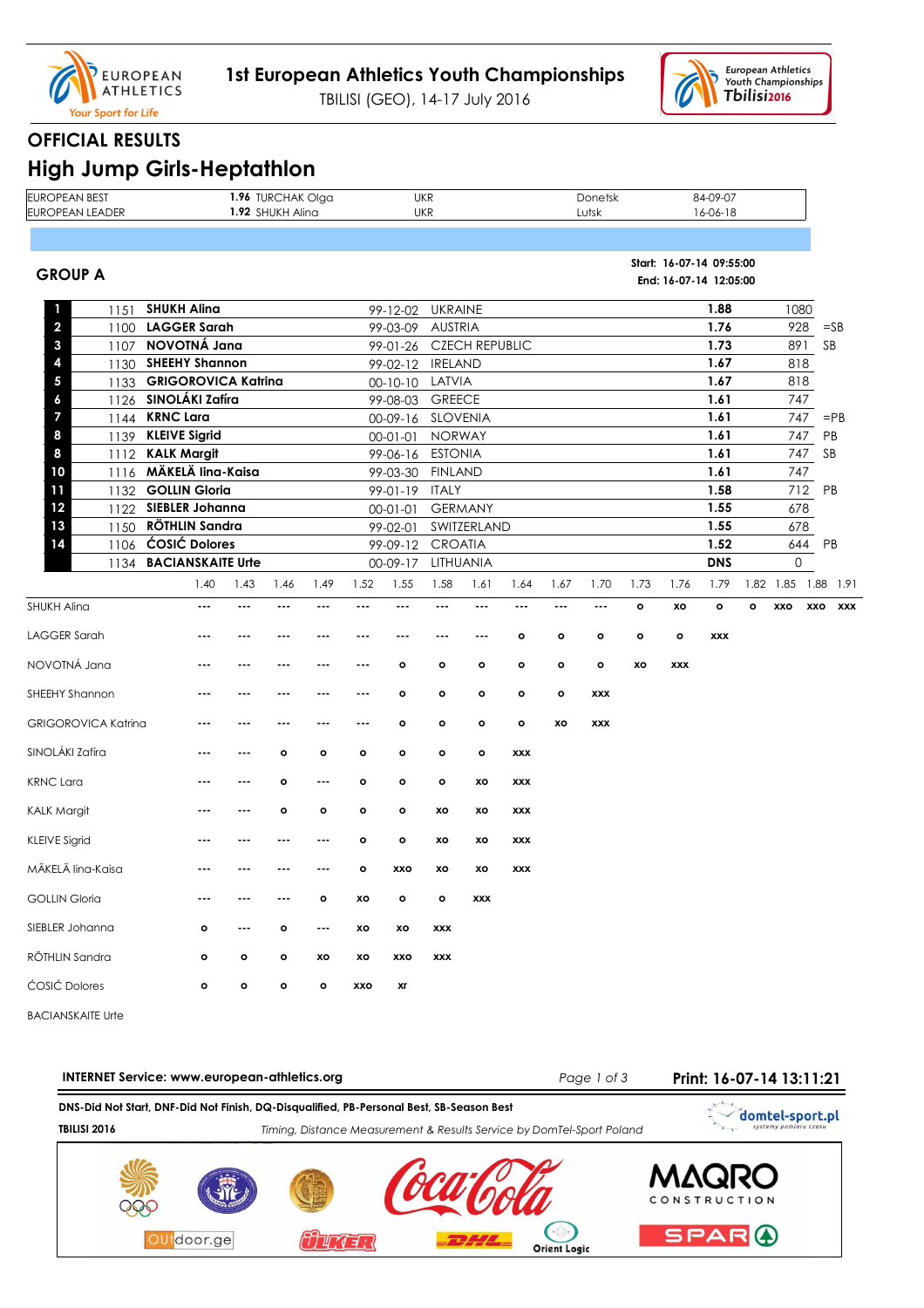## **GROUP B**

**Start: 16-07-14 09:55:01 End: 16-07-14 12:15:00**

| 1<br>1124                       | <b>EMERSON Niamh</b>         |          |         |              |              | 99-04-22       |                          | <b>GREAT BRITAIN</b> |            |              |              |            |              | 1.85       |     | 1041           |            |    |
|---------------------------------|------------------------------|----------|---------|--------------|--------------|----------------|--------------------------|----------------------|------------|--------------|--------------|------------|--------------|------------|-----|----------------|------------|----|
| $\overline{\mathbf{c}}$<br>1148 | <b>WÄRFF Erica</b>           |          |         |              |              | $00-07-16$     | SWEDEN                   |                      |            |              |              |            |              | 1.76       |     | 928            |            |    |
| 3<br>1141                       | <b>ADAMCZYK Patrycja</b>     |          |         |              |              | 99-05-19       | POLAND                   |                      |            |              |              |            |              | 1.73       |     | 891            |            | PB |
| 4                               | 1128 OCONNOR Kate            |          |         |              |              | 99-04-18       | <b>IRELAND</b>           |                      |            |              |              |            |              | 1.73       |     | 891            |            | PB |
| 5                               | 1142 SUŁEK Adrianna          |          |         |              |              | 99-03-04       | <b>POLAND</b>            |                      |            |              |              |            |              | 1.70       |     |                | 855        | PB |
| 6                               | 1103 MAROZ Yuliya            |          |         |              |              | 99-07-27       | <b>BELARUS</b>           |                      |            |              |              |            |              | 1.67       |     |                | 818        | PB |
| 7<br>1110                       | <b>ENNUSTE Marite</b>        |          |         |              |              | 99-06-04       | <b>ESTONIA</b>           |                      |            |              |              |            |              | 1.67       |     | 818            |            |    |
| 8                               | 1127 MÁTÓ Sára               |          |         |              |              | 00-12-23       |                          | <b>HUNGARY</b>       |            |              |              |            |              | 1.64       |     |                | 783 PB     |    |
| 9<br>1119                       | <b>BAARCK Janika</b>         |          |         |              |              | 99-01-09       |                          | <b>GERMANY</b>       |            |              |              |            |              | 1.61       |     | 747            |            |    |
| 10                              | 1140 VRÅLE Solveig Hernandez |          |         |              |              | 99-01-01       | <b>NORWAY</b>            |                      |            |              |              |            |              | 1.61       |     | 747            |            | PB |
| 11                              | 1108 LANGE Anna              |          |         |              |              | 99-01-01       |                          | <b>DENMARK</b>       |            |              |              |            |              | 1.58       |     | 712            |            | PB |
| 11                              | 1102 POSCH Isabel            |          |         |              |              | $00-01-01$     | <b>AUSTRIA</b>           |                      |            |              |              |            |              | 1.58       |     |                | 712        | PB |
| 13                              | 1149 KÄLIN Annik             |          |         |              |              | 00-04-27       |                          | SWITZERLAND          |            |              |              |            |              | 1.58       |     |                | 712        | SB |
| 14<br>1137                      | <b>JUSKEVICIUTE Beatrice</b> |          |         |              |              | $00 - 10 - 01$ |                          | LITHUANIA            |            |              |              |            |              | 1.58       |     |                | 712        | PB |
| 15                              | 1147 THUNBERG Ida            |          |         |              |              | 99-07-16       | SWEDEN                   |                      |            |              |              |            |              | 1.55       |     |                | 678 PB     |    |
|                                 | 1.40                         | 1.43     | 1.46    | 1.49         | 1.52         | 1.55           | 1.58                     | 1.61                 | 1.64       | 1.67         | 1.70         | 1.73       | 1.76         | 1.79       |     | 1.82 1.85 1.88 |            |    |
| <b>EMERSON Niamh</b>            | $---$                        | $---$    | ---     | ---          | ---          | $---$          | $---$                    | ---                  | $---$      | ---          | $\mathbf{o}$ | $---$      | $\mathbf{o}$ | xxo        | xxo | $\mathbf{o}$   | <b>XXX</b> |    |
|                                 |                              |          |         |              |              |                |                          |                      |            |              |              |            |              |            |     |                |            |    |
| WÄRFF Erica                     | $- - -$                      | $\cdots$ | ---     | ---          |              | $- - -$        | $- - -$                  | $- - -$              | $- - -$    | xo           | $\mathbf{o}$ | o          | $\mathbf{o}$ | <b>XXX</b> |     |                |            |    |
| ADAMCZYK Patrycja               | ---                          | $- - -$  | $- - -$ | ---          | $- - -$      | $\circ$        | $\overline{\phantom{a}}$ | o                    | $\circ$    | $\circ$      | $\mathbf{o}$ | xo         | <b>XXX</b>   |            |     |                |            |    |
| OCONNOR Kate                    | ---                          | $--$     | ---     | ---          | $- - -$      | $\circ$        | $\circ$                  | o                    | $\circ$    | $\circ$      | XO           | XO         | <b>XXX</b>   |            |     |                |            |    |
| SUŁEK Adrianna                  | $- - -$                      | o        | $- - -$ | $\circ$      | $\circ$      | $\mathbf{o}$   | $\circ$                  | xo                   | $\circ$    | $\mathbf{o}$ | $\mathbf{o}$ | <b>XXX</b> |              |            |     |                |            |    |
| MAROZ Yuliya                    | $- - -$                      | $- - -$  | $- - -$ | ---          | $- - -$      | $\mathbf{o}$   | $\circ$                  | o                    | $\circ$    | $\circ$      | <b>XXX</b>   |            |              |            |     |                |            |    |
| <b>ENNUSTE Marite</b>           | $- - -$                      | $- - -$  | $- - -$ | ---          | $\mathbf{o}$ | $\mathbf{o}$   | $\mathbf{o}$             | XO                   | $\circ$    | XO           | <b>XXX</b>   |            |              |            |     |                |            |    |
| MÁTÓ Sára                       | $- - -$                      | $- - -$  | $- - -$ | $- - -$      | $\circ$      | $\mathbf{o}$   | $\mathbf{o}$             | xxo                  | xo         | <b>XXX</b>   |              |            |              |            |     |                |            |    |
| <b>BAARCK Janika</b>            | $\cdots$                     | $--$     | ---     | $- - -$      | $\circ$      | $\mathbf{o}$   | <b>XXO</b>               | o                    | <b>XXX</b> |              |              |            |              |            |     |                |            |    |
| VRÅLE Solveig Hernandez         | $\ddotsc$                    | $---$    | $\circ$ | $\circ$      | $\circ$      | $\mathbf{o}$   | XO                       | xxo                  | <b>XXX</b> |              |              |            |              |            |     |                |            |    |
| <b>LANGE Anna</b>               | ---                          | $---$    | XO      | $\circ$      | $\circ$      | XO             | $\mathbf{o}$             | <b>XXX</b>           |            |              |              |            |              |            |     |                |            |    |
| <b>POSCH Isabel</b>             | $- - -$                      | $---$    | $\circ$ | $\circ$      | XO           | XO             | $\mathbf{o}$             | <b>XXX</b>           |            |              |              |            |              |            |     |                |            |    |
| KÄLIN Annik                     | $- - -$                      | $- - -$  | $- - -$ | $\mathbf{o}$ | $\circ$      | $\mathbf{o}$   | XO                       | <b>XXX</b>           |            |              |              |            |              |            |     |                |            |    |
| <b>JUSKEVICIUTE Beatrice</b>    | $\cdots$                     | ۰        | $\circ$ | xo           | $\circ$      | $\circ$        | XO                       | <b>XXX</b>           |            |              |              |            |              |            |     |                |            |    |
| <b>THUNBERG Ida</b>             | $- - -$                      | o        | $\circ$ | $\circ$      | XO           | $\mathbf{o}$   | <b>XXX</b>               |                      |            |              |              |            |              |            |     |                |            |    |



**INTERNET Service: www.european-athletics.org Print: 16-07-14 13:11:22** 

*Page 2 of 3*